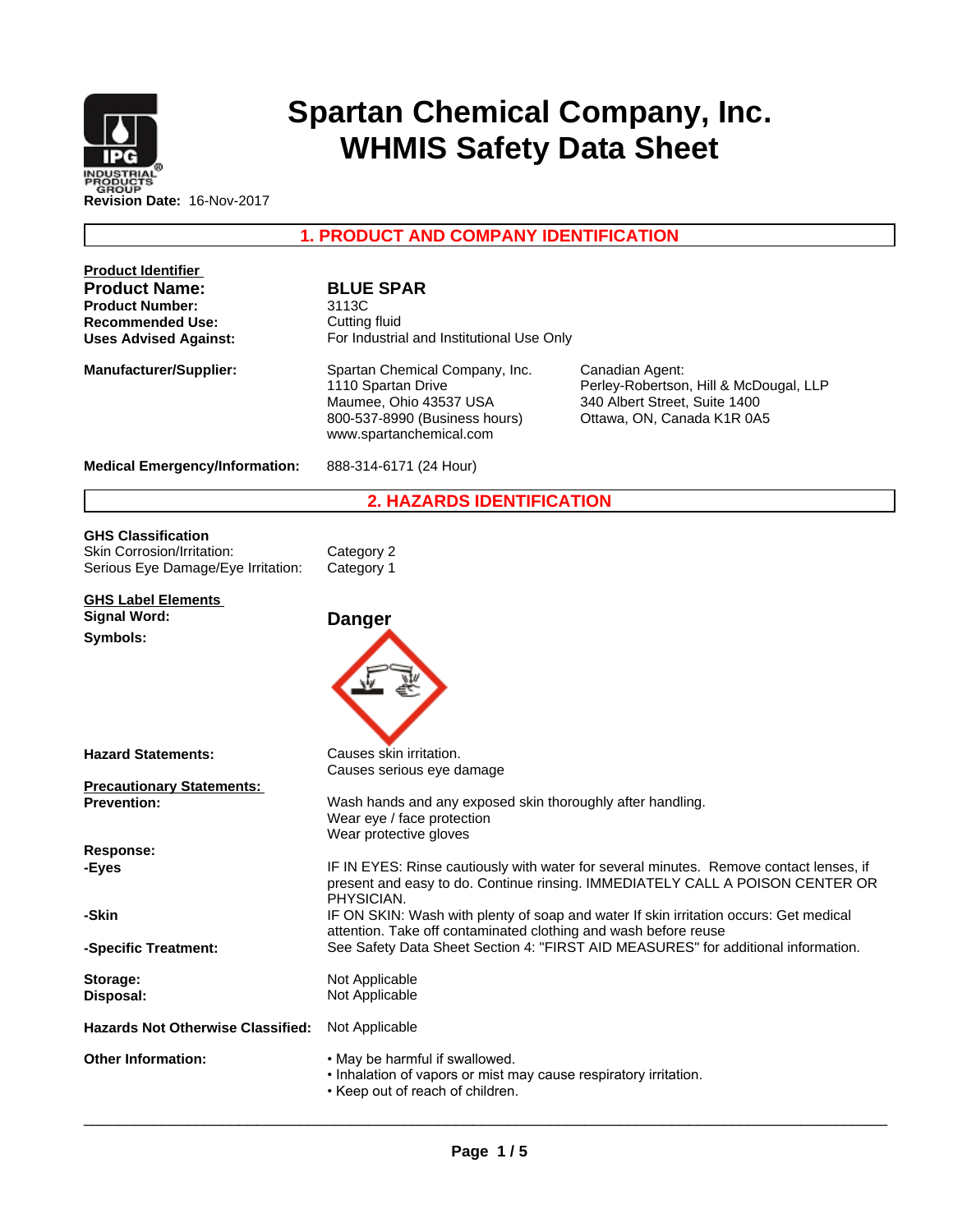## **3. COMPOSITION / INFORMATION ON INGREDIENTS**

 $\overline{\phantom{a}}$  ,  $\overline{\phantom{a}}$  ,  $\overline{\phantom{a}}$  ,  $\overline{\phantom{a}}$  ,  $\overline{\phantom{a}}$  ,  $\overline{\phantom{a}}$  ,  $\overline{\phantom{a}}$  ,  $\overline{\phantom{a}}$  ,  $\overline{\phantom{a}}$  ,  $\overline{\phantom{a}}$  ,  $\overline{\phantom{a}}$  ,  $\overline{\phantom{a}}$  ,  $\overline{\phantom{a}}$  ,  $\overline{\phantom{a}}$  ,  $\overline{\phantom{a}}$  ,  $\overline{\phantom{a}}$ 

| <b>Chemical Name</b>              | <b>CAS No</b>  | Weight-%    |
|-----------------------------------|----------------|-------------|
| water                             | 7732-18-5      | 62.5-65.0   |
| triethanolamine                   | $102 - 71 - 6$ | 12.5-15.0   |
| polyalkylene glycol phosphate     | 71662-44-7     | $2.5 - 5.0$ |
| polyalkylene glycol               | 9038-95-3      | $2.5 - 5.0$ |
| 2-butylaminoethanol               | $111 - 75 - 1$ | $2.5 - 5.0$ |
| carboxylic acid amine salts       | 67801-51-8     | $2.5 - 5.0$ |
| triethanolamine, boric acid salt  | 10049-36-2     | $1.0 - 2.5$ |
| monoethanolamine, boric acid salt | 26038-87-9     | $1.0 - 2.5$ |
| neodecanoic acid                  | 26896-20-8     | $1.0 - 2.5$ |

|                                                                                                   | <b>4. FIRST AID MEASURES</b>                                                                                                                                                                                                                                                                                                                                 |  |  |
|---------------------------------------------------------------------------------------------------|--------------------------------------------------------------------------------------------------------------------------------------------------------------------------------------------------------------------------------------------------------------------------------------------------------------------------------------------------------------|--|--|
| -Eye Contact:                                                                                     | Rinse cautiously with water for at least 15 minutes. Remove contact lenses, if present and<br>easy to do. Continue rinsing. IMMEDIATELY CALL A POISON CENTER OR PHYSICIAN.                                                                                                                                                                                   |  |  |
| -Skin Contact:                                                                                    | Wash with plenty of soap and water Take off contaminated clothing and wash before reuse<br>If skin irritation occurs: Get medical attention.                                                                                                                                                                                                                 |  |  |
| -Inhalation:                                                                                      | Remove victim to fresh air and keep at rest in a position comfortable for breathing.<br>IMMEDIATELY CALL A POISON CENTER OR PHYSICIAN. Call a poison control center or<br>physician if you feel unwell.                                                                                                                                                      |  |  |
| -Ingestion:                                                                                       | Rinse mouth. Do NOT induce vomiting. Never give anything by mouth to an unconscious<br>person. Get medical attention if you feel unwell.                                                                                                                                                                                                                     |  |  |
| <b>Note to Physicians:</b>                                                                        | Treat symptomatically.                                                                                                                                                                                                                                                                                                                                       |  |  |
|                                                                                                   | <b>5. FIRE-FIGHTING MEASURES</b>                                                                                                                                                                                                                                                                                                                             |  |  |
| <b>Suitable Extinguishing Media:</b>                                                              | Product does not support combustion, Use extinguishing agent suitable for type of<br>surrounding fire                                                                                                                                                                                                                                                        |  |  |
| <b>Specific Hazards Arising from the</b><br>Chemical:                                             | Dried product is capable of burning. Combustion products are toxic.                                                                                                                                                                                                                                                                                          |  |  |
| <b>Hazardous Combustion Products:</b>                                                             | May include Carbon monoxide Carbon dioxide and other toxic gases or vapors.                                                                                                                                                                                                                                                                                  |  |  |
| <b>Protective Equipment and</b><br><b>Precautions for Firefighters:</b>                           | Wear MSHA/NIOSH approved self-contained breathing apparatus (SCBA) and full<br>protective gear. Cool fire-exposed containers with water spray.                                                                                                                                                                                                               |  |  |
|                                                                                                   | <b>6. ACCIDENTAL RELEASE MEASURES</b>                                                                                                                                                                                                                                                                                                                        |  |  |
| <b>Personal Precautions:</b><br><b>Environmental Precautions:</b><br><b>Methods for Clean-Up:</b> | Avoid contact with skin, eyes or clothing. Use personal protective equipment as required.<br>Do not rinse spill onto the ground, into storm sewers or bodies of water.<br>Prevent further leakage or spillage if safe to do so. Contain and collect spillage with<br>non-combustible absorbent material, (e.g. sand, earth, diatomaceous earth, vermiculite) |  |  |
|                                                                                                   | and place in container for disposal according to local / national regulations (see Section 13).                                                                                                                                                                                                                                                              |  |  |
|                                                                                                   | <b>7. HANDLING AND STORAGE</b>                                                                                                                                                                                                                                                                                                                               |  |  |
| <b>Advice on Safe Handling:</b>                                                                   | Handle in accordance with good industrial hygiene and safety practice. Wash thoroughly<br>after handling.                                                                                                                                                                                                                                                    |  |  |
| <b>Storage Conditions:</b>                                                                        | Keep containers tightly closed in a dry, cool and well-ventilated place. Keep out of the reach<br>of children. Keep from freezing.                                                                                                                                                                                                                           |  |  |
| Suggested Shelf Life:                                                                             | Minimum of 2 years from date of manufacture.                                                                                                                                                                                                                                                                                                                 |  |  |

### **8. EXPOSURE CONTROLS / PERSONAL PROTECTION**

| Occup<br>_xposure ′<br><b>Limits</b><br>шан |            |                    |       |
|---------------------------------------------|------------|--------------------|-------|
| Chemical<br>' Nam⊾                          | .GIF<br>л. | IA DE.<br>ne.<br>n | NINSL |

 $\overline{\phantom{a}}$  ,  $\overline{\phantom{a}}$  ,  $\overline{\phantom{a}}$  ,  $\overline{\phantom{a}}$  ,  $\overline{\phantom{a}}$  ,  $\overline{\phantom{a}}$  ,  $\overline{\phantom{a}}$  ,  $\overline{\phantom{a}}$  ,  $\overline{\phantom{a}}$  ,  $\overline{\phantom{a}}$  ,  $\overline{\phantom{a}}$  ,  $\overline{\phantom{a}}$  ,  $\overline{\phantom{a}}$  ,  $\overline{\phantom{a}}$  ,  $\overline{\phantom{a}}$  ,  $\overline{\phantom{a}}$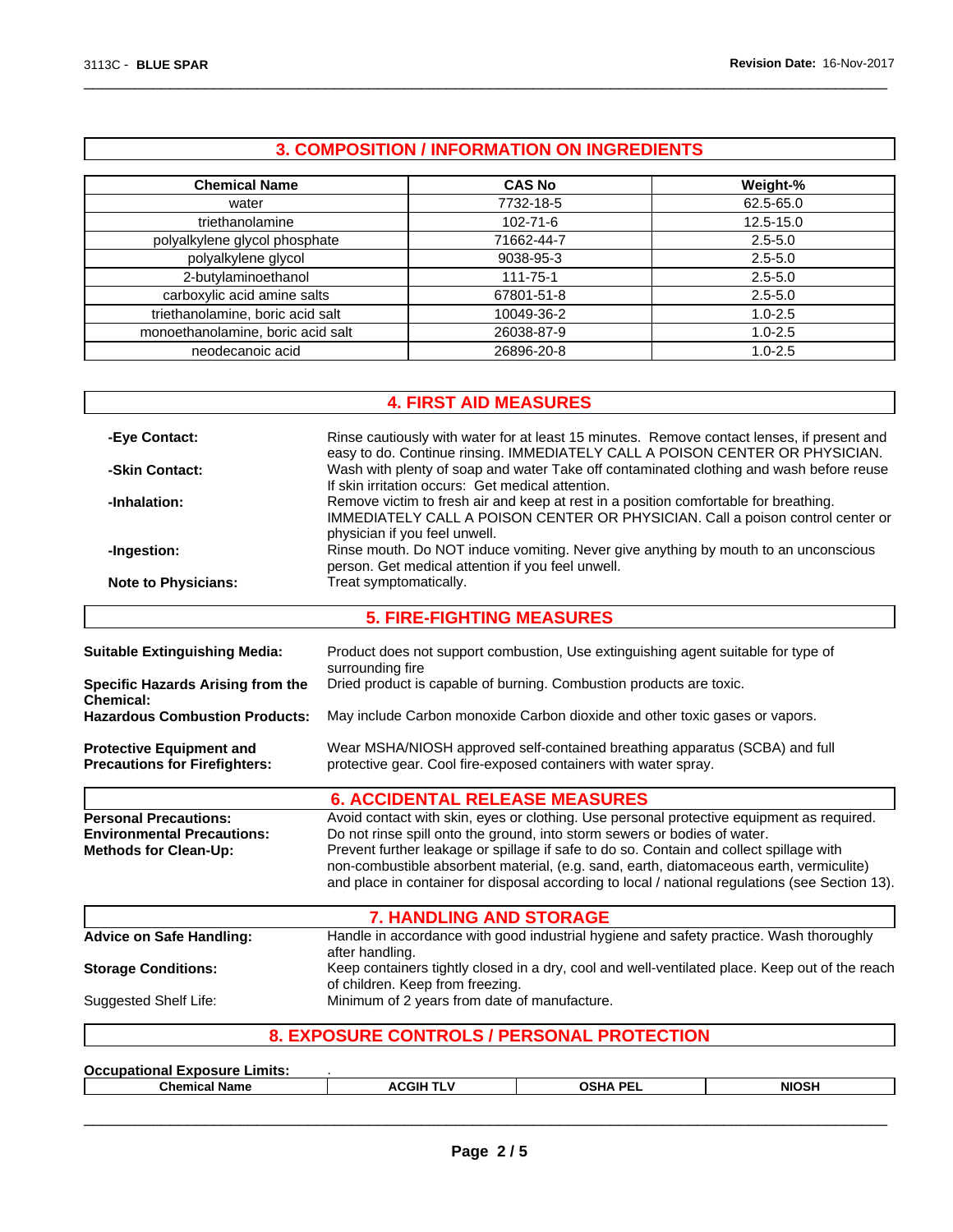| triethanolamine<br>102-71-6            | TWA: $5 \text{mq/m}^3$                          |                                                                                         |  |  |
|----------------------------------------|-------------------------------------------------|-----------------------------------------------------------------------------------------|--|--|
| <b>Engineering Controls:</b>           | Provide good general ventilation.               |                                                                                         |  |  |
|                                        |                                                 | If work practices generate dust, fumes, gas, vapors or mists which expose workers to    |  |  |
|                                        |                                                 | chemicals above the occupational exposure limits, local exhaust ventilation or other    |  |  |
|                                        | engineering controls should be considered.      |                                                                                         |  |  |
| <b>Personal Protective Equipment</b>   |                                                 |                                                                                         |  |  |
| <b>Eye/Face Protection:</b>            | Wear splash goggles.                            |                                                                                         |  |  |
| <b>Skin and Body Protection:</b>       | Wear rubber or other chemical-resistant gloves. |                                                                                         |  |  |
| <b>Respiratory Protection:</b>         | Not required with expected use.                 |                                                                                         |  |  |
|                                        |                                                 | If occupational exposure limits are exceeded or respiratory irritation occurs, use of a |  |  |
|                                        |                                                 | NIOSH/MSHA approved respirator suitable for the use-conditions and chemicals in Section |  |  |
|                                        | 3 should be considered.                         |                                                                                         |  |  |
| <b>General Hygiene Considerations:</b> |                                                 | Wash hands and any exposed skin thoroughly after handling.                              |  |  |
|                                        | See 29 CFR 1910.132-138 for further guidance.   |                                                                                         |  |  |

 $\overline{\phantom{a}}$  ,  $\overline{\phantom{a}}$  ,  $\overline{\phantom{a}}$  ,  $\overline{\phantom{a}}$  ,  $\overline{\phantom{a}}$  ,  $\overline{\phantom{a}}$  ,  $\overline{\phantom{a}}$  ,  $\overline{\phantom{a}}$  ,  $\overline{\phantom{a}}$  ,  $\overline{\phantom{a}}$  ,  $\overline{\phantom{a}}$  ,  $\overline{\phantom{a}}$  ,  $\overline{\phantom{a}}$  ,  $\overline{\phantom{a}}$  ,  $\overline{\phantom{a}}$  ,  $\overline{\phantom{a}}$ 

### **9. PHYSICAL AND CHEMICAL PROPERTIES**

| Appearance/Physical State:             | Liquid                     |
|----------------------------------------|----------------------------|
| Color:                                 | <b>Blue</b>                |
| Odor:                                  | Mild                       |
| pH:                                    | $9.0 - 9.7$                |
| <b>Melting Point / Freezing Point:</b> | No information available.  |
| <b>Boiling Point / Boiling Range:</b>  | 100 °C / 212 °F            |
| <b>Flash Point:</b>                    | 100 °C / > 212 °F ASTM D56 |
| <b>Evaporation Rate:</b>               | $< 1$ (Butyl acetate = 1)  |
| Flammability (solid, gas)              | No information available.  |
| <b>Upper Flammability Limit:</b>       | No information available.  |
| Lower Flammability Limit:              | No information available.  |
| Vapor Pressure:                        | No information available.  |
| Vapor Density:                         | No information available.  |
| Specific Gravity:                      | 1.050                      |
| Solubility(ies):                       | Soluble in water           |
| <b>Partition Coefficient:</b>          | No information available.  |
| <b>Autoignition Temperature:</b>       | No information available.  |
| <b>Decomposition Temperature:</b>      | No information available.  |
| Viscosity:                             | No information available.  |

### **10. STABILITY AND REACTIVITY**

| <b>Reactivity:</b><br><b>Chemical Stability:</b><br><b>Conditions to Avoid:</b><br>Incompatible Materials:<br><b>Hazardous Decomposition</b> | This material is considered to be non-reactive under normal conditions of use.<br>Stable under normal conditions.<br>Possibility of Hazardous Reactions: Not expected to occur with normal handling and storage.<br>Extremes of temperature and direct sunlight.<br>Strong oxidizing agents. Strong acids.<br>May include carbon monoxide, carbon dioxide (CO2) and other toxic gases or vapors. |
|----------------------------------------------------------------------------------------------------------------------------------------------|--------------------------------------------------------------------------------------------------------------------------------------------------------------------------------------------------------------------------------------------------------------------------------------------------------------------------------------------------------------------------------------------------|
| <b>Products:</b>                                                                                                                             |                                                                                                                                                                                                                                                                                                                                                                                                  |

### **11. TOXICOLOGICAL INFORMATION**

| <b>Likely Routes of Exposure:</b><br><b>Symptoms of Exposure:</b> | Eyes, Skin, Ingestion, Inhalation.                                                                       |
|-------------------------------------------------------------------|----------------------------------------------------------------------------------------------------------|
| -Eye Contact:                                                     | Pain, redness, swelling of the conjunctiva and tissue damage. Eye contact may cause<br>permanent damage. |
| -Skin Contact:                                                    | Pain, redness and cracking of the skin.                                                                  |
| -Inhalation:                                                      | Nasal discomfort and coughing.                                                                           |
| -Ingestion:                                                       | Pain, nausea, vomiting and diarrhea.                                                                     |
| Immediate, Delayed, Chronic Effects                               |                                                                                                          |
| Product Information:                                              | Data not available or insufficient for classification.                                                   |
|                                                                   |                                                                                                          |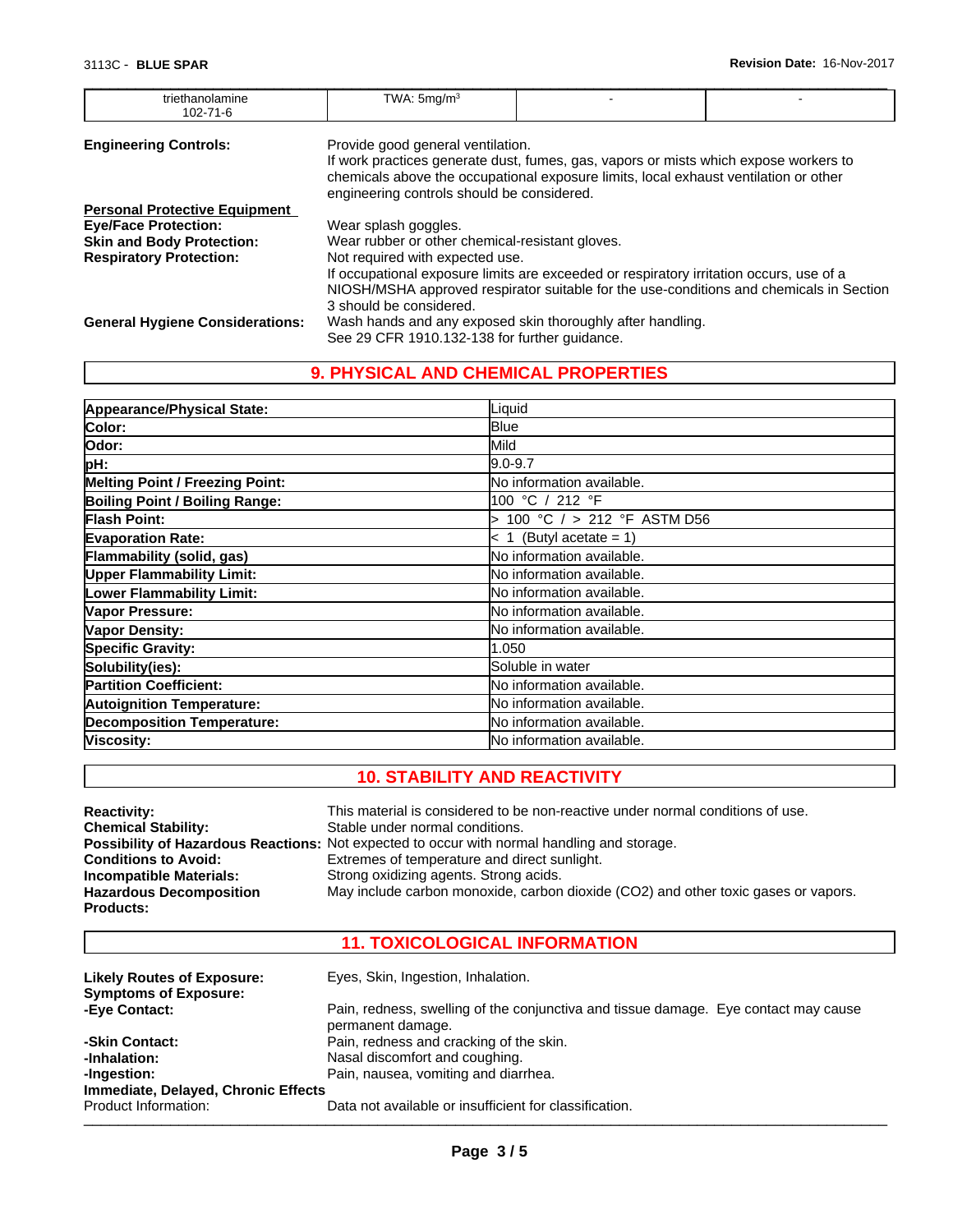Reproductive Toxicity: Boric acid is used in making this product. Chronic ingestion of boric acid (high dosage level and repeated exposure) in experimental animals have demonstrated effects on fertility and testes. A human study of occupational exposure to borate dust showed no adverse effect on reproduction.

 $\overline{\phantom{a}}$  ,  $\overline{\phantom{a}}$  ,  $\overline{\phantom{a}}$  ,  $\overline{\phantom{a}}$  ,  $\overline{\phantom{a}}$  ,  $\overline{\phantom{a}}$  ,  $\overline{\phantom{a}}$  ,  $\overline{\phantom{a}}$  ,  $\overline{\phantom{a}}$  ,  $\overline{\phantom{a}}$  ,  $\overline{\phantom{a}}$  ,  $\overline{\phantom{a}}$  ,  $\overline{\phantom{a}}$  ,  $\overline{\phantom{a}}$  ,  $\overline{\phantom{a}}$  ,  $\overline{\phantom{a}}$ 

#### **Numerical Measures of Toxicity**

The following acute toxicity estimates (ATE) are calculated based on the GHS document.

| ATEmix (oral):                 | 6316 mg/kg |
|--------------------------------|------------|
| ATEmix (dermal):               | 7791 mg/kg |
| ATEmix (inhalation-dust/mist): | 31.9 ma/l  |

#### **Component Acute Toxicity Information**

| <b>Chemical Name</b>              | Oral LD50            | Dermal LD50                 | <b>Inhalation LC50</b>              |
|-----------------------------------|----------------------|-----------------------------|-------------------------------------|
| water<br>7732-18-5                | $> 90$ mL/kg (Rat)   | Not Available               | Not Available                       |
| triethanolamine<br>$102 - 71 - 6$ | $= 4190$ mg/kg (Rat) | > 20 mL/kg (Rabbit)         | Not Available                       |
| polyalkylene glycol<br>9038-95-3  | $= 5$ g/kg (Rat)     | $= 14100 \mu L/kg$ (Rabbit) | $= 147$ mg/m <sup>3</sup> (Rat) 4 h |
| 2-butylaminoethanol<br>111-75-1   | $= 1150$ mg/kg (Rat) | Not Available               | Not Available                       |
| neodecanoic acid<br>26896-20-8    | $= 2000$ mg/kg (Rat) | $>$ 3160 mg/kg (Rat)        | $>$ 3 mg/L (Rat) 6 h                |

**Carcinogenicity:** No components present at 0.1% or greater are listed as to being carcinogens by ACGIH, IARC, NTP or OSHA.

### **12. ECOLOGICAL INFORMATION**

| <b>Ecotoxicity</b>                |                                                                                                  |                                                                                                                                                                                        |                                             |                                          |
|-----------------------------------|--------------------------------------------------------------------------------------------------|----------------------------------------------------------------------------------------------------------------------------------------------------------------------------------------|---------------------------------------------|------------------------------------------|
| <b>Chemical Name</b>              | <b>Algae/Aquatic Plants</b>                                                                      | Fish                                                                                                                                                                                   | <b>Toxicity to</b><br><b>Microorganisms</b> | Crustacea                                |
| triethanolamine<br>$102 - 71 - 6$ | 216: 72 h Desmodesmus<br>subspicatus mg/L EC50 169:<br>96 h Desmodesmus<br>subspicatus mg/L EC50 | 10600 - 13000: 96 h<br>Pimephales promelas mg/L<br>LC50 flow-through 1000: 96<br>h Pimephales promelas<br>mg/L LC50 static 450 - 1000:<br>96 h Lepomis macrochirus<br>mg/L LC50 static | Not Available                               | Not Available                            |
| neodecanoic acid<br>26896-20-8    | Not Available                                                                                    | 32: 96 h Lepomis<br>macrochirus mg/L LC50<br>static                                                                                                                                    | Not Available                               | 47.11: 48 h Daphnia magna l<br>mg/L EC50 |

| <b>Persistence and Degradability:</b> | No information available. |
|---------------------------------------|---------------------------|
| <b>Bioaccumulation:</b>               | No information available. |

**Other Adverse Effects:** No information available.

#### **13. DISPOSAL CONSIDERATIONS**

**Disposal of Wastes:** Dispose of in accordance with federal, state and local regulations. **Contaminated Packaging:** Dispose of in accordance with federal, state and local regulations.

#### **14. TRANSPORT INFORMATION**

expert for information specific to your situation.

**TDG / DOT:** Not Regulated<br> **Proper Shipping Name:** Non Hazardous Product **Proper Shipping Name:** 

**Special Provisions:** Shipping descriptions may vary based on mode of transport, quantities, package size, and/or origin and destination. Check with a trained hazardous materials transportation

 $\overline{\phantom{a}}$  ,  $\overline{\phantom{a}}$  ,  $\overline{\phantom{a}}$  ,  $\overline{\phantom{a}}$  ,  $\overline{\phantom{a}}$  ,  $\overline{\phantom{a}}$  ,  $\overline{\phantom{a}}$  ,  $\overline{\phantom{a}}$  ,  $\overline{\phantom{a}}$  ,  $\overline{\phantom{a}}$  ,  $\overline{\phantom{a}}$  ,  $\overline{\phantom{a}}$  ,  $\overline{\phantom{a}}$  ,  $\overline{\phantom{a}}$  ,  $\overline{\phantom{a}}$  ,  $\overline{\phantom{a}}$ 

**IMDG: Not Regulated**<br> **Proper Shipping Name:** Non Hazardous Product **Proper Shipping Name:**